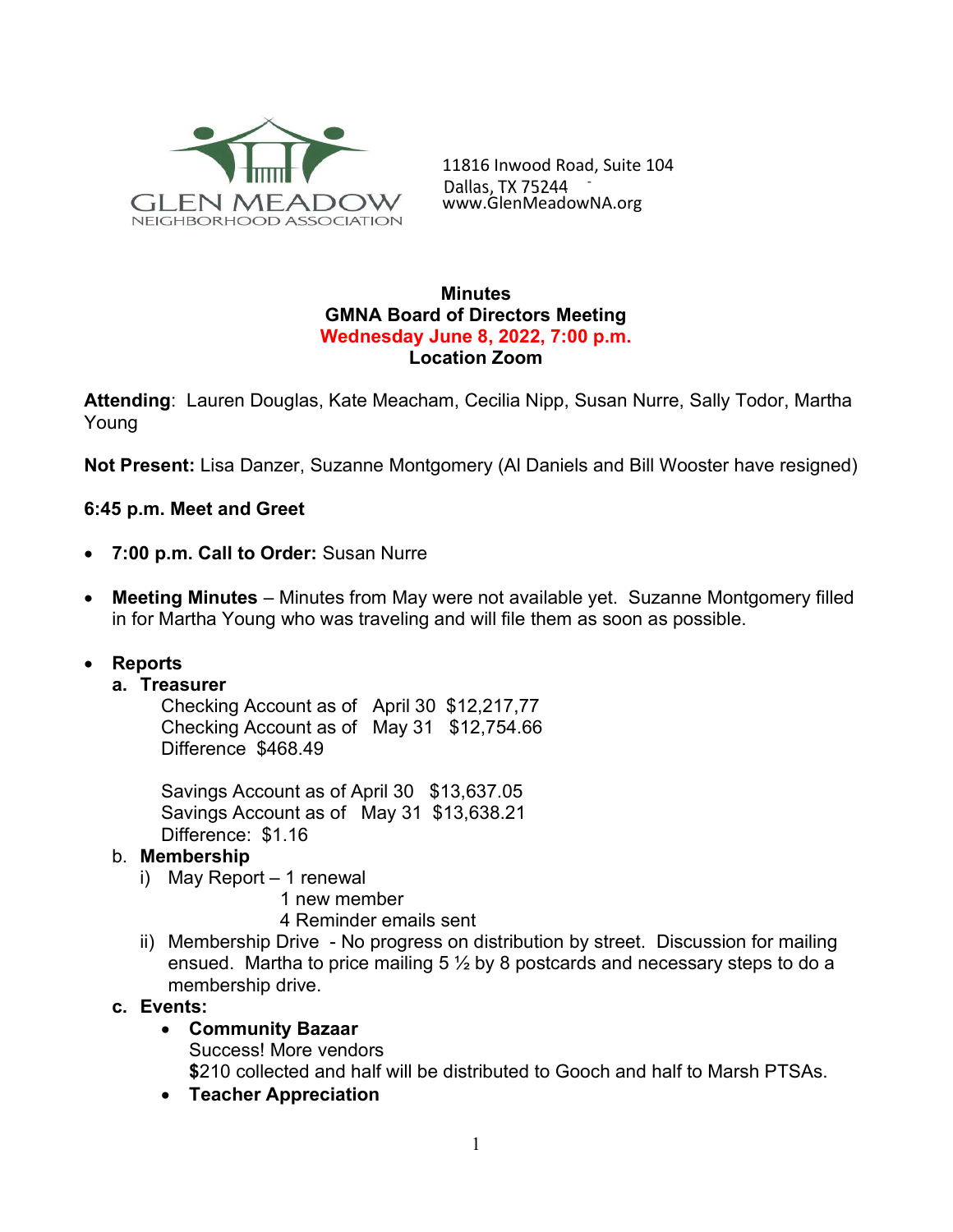Bags packed and delivered….thank you Vlad and Sally

### d. Communications

## The Voice

Delivery is a little delayed due to production delay. There have been a few changes in advertisers. Susan needs the board to recruit more deliverers! This is a paid job.

# Old Business

- a. Monuments No report from Suzanne. Plan is to get 3 landscape architect drawings. Board will pick 2 for membership to finalize the choice. Really want some progress to report at the Fiesta de Glen Meadow (AKA the annual meeting in Sept).
- b. Little Library Our little library will be located on Glen Cove Pool property. Kate's husband will coordinate the installation. Ribbon cutting event scheduled for July 9th at 9:00 am.

# c. Playground Equipment Replacement

Kate has attempted to contacted Gay Willis 2 times. Once in March and once in May. She will try again to get an update.

## d. Feather Flag for Membership

Ordered! Looks great. Stand also ordered. Should be here for the Summer Celebration. Martha is not available on the changed date but there will be the flag and applications available.

### e. Name Tags

Ordered. Comes with print application. Labels can be changed out. We want our volunteers as well the board members to have name tags. Kate will print for Summer Celebration. Martha volunteered to help with later name tag printing.

### f. Event Signs

Board agreed to generic event signs. They are more colorful. Lauren suggested adding our icons. Kate will do this and then order 25 new signs.

# g. Event Survey

The survey has been distributed to the 450 email addresses we have on file. Seventeen have replied. We will keep it open for at least another week and ask people to respond.

### h. Board Meeting Date

Discussion on replies for the best time to meet showed no definitive answer. We decided the next meeting would be the  $2<sup>nd</sup>$  Wednesday in July which is July 13<sup>th</sup> via Zoom. We agreed to postpone our face to face until August when we will be finalizing plans for our Fiesta de Glen Meadow (AKA Annual Meeting),

# New Business

# a. Upcoming Events

### 1. Summer Celebration – June 26 2 – 4pm

July  $4<sup>th</sup>$  theme, water slide and bubble bus (2-3) & crafts

- 2. Little Library and Story Time July 9 9:00 am Ribbon cutting (book covers), crafts, paint rocks and pancake doodle
- 3. Fiesta del Glen Meadow (annual meeting) Queso bar!

### b. Legacy Bricks